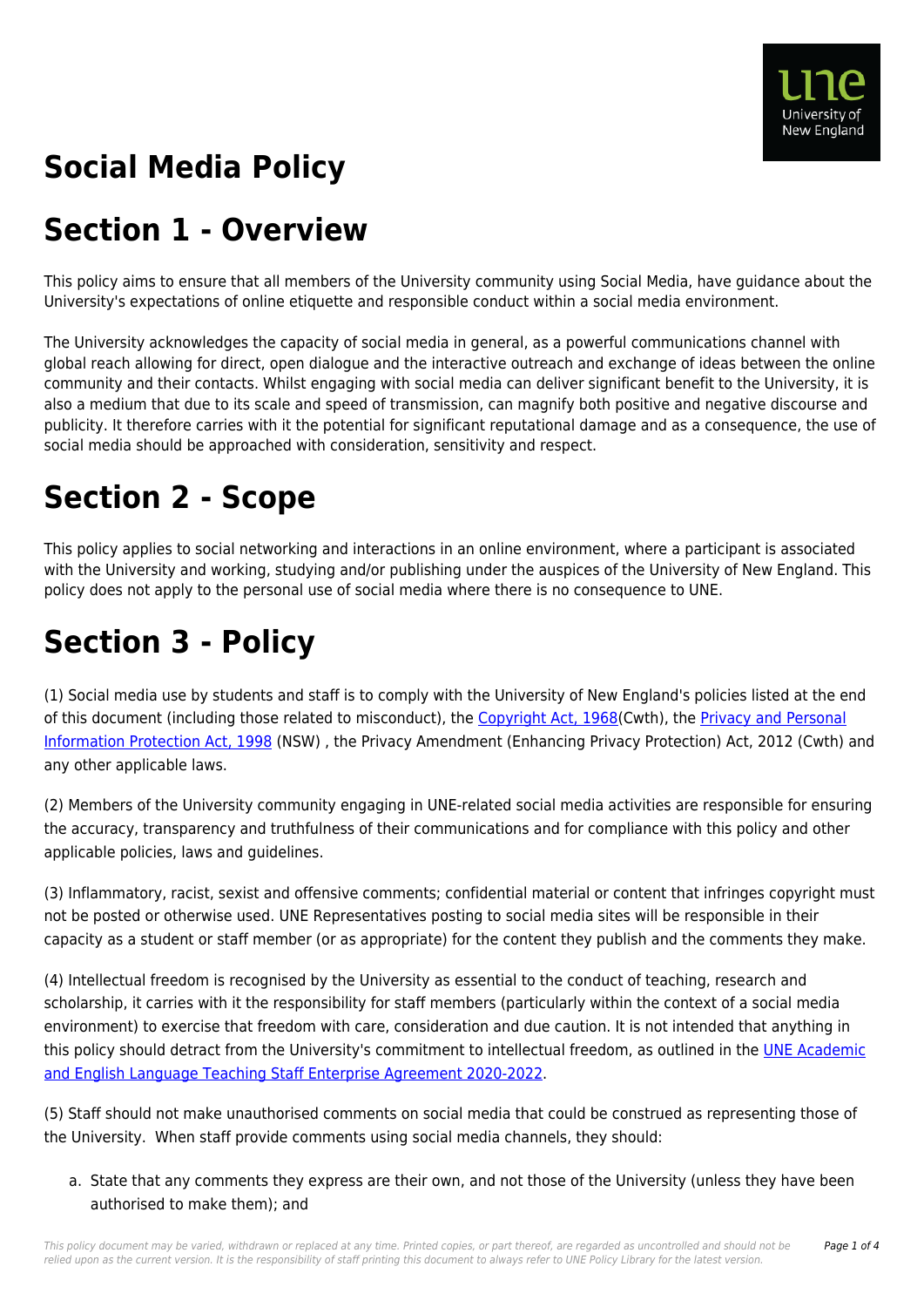b. Not make comments that otherwise breach University policy (eg. Harassment, Bullying and discrimination Policy) or the commitments included in clause 5 of the Enterprise Agreement (including intellectual freedom).

(6) Staff and students should check provider regulations and terms of service for media channels in use - as well as ensuring compliance with UNE policy. Where offensive or inappropriate conduct by either UNE staff or students as a representative of the University about the University or its representatives is observed and reported to UNE, a warning or takedown request will be forwarded to the staff member or student concerned if they are identifiable. If the staff member or student is not identifiable or if the request is unheeded, the takedown request will be forwarded to the social media provider.

#### **Corporate Social Media Channels**

(7) Corporate social media channels purporting to represent the University, carry endorsed content or any affiliation with UNE using third party software, social media platforms, vendors and/or applications are only to be used with the approval of the appropriate University authority and with the knowledge and approval of the Chief Marketing Officer in his/her role as Policy Administrator. Once approved, only UNE staff can create corporate social media accounts and must use UNE login credentials.

(8) The Executive Director of Marketing and Public Affairs in his/her role as Policy Administrator, or delegate, will require administration access to social media accounts generated on behalf of UNE to ensure support and continuity.

(9) The Chief Marketing Officer reserves the right to request staff channel administrators to correct, amend or remove erroneous content and to directly moderate or amend content using administrator privileges if a request is unheeded.

(10) All corporate records arising from social media activities, should be retained in accordance with UNE's Records Management Policy.

(11) Policy Compliance

(12) All UNE Representatives who are users of the University's online systems must comply with this policy. A failure to do so will be perceived as an act of misconduct and will be addressed via the appropriate misconduct procedures for UNE staff or students.

## **Section 4 - Definitions**

(13) Social Media — electronic media that enables user-generated content, collaboration, exchange and the development of social relationships across an interactive, digital space from and to a variety of technological devices and platforms. Social media participants use, create and share content, opinions, insights, experiences and perspectives. This can take many forms\* including text, images, audio, video and other multimedia communications. The definition of social media itself is continuing to evolve and the marketing around these networks and the content created on them is increasingly considered a part of social media.

(14) Student - means an Admitted Student or an Enrolled Student, at the relevant time.

(15) Admitted Student means a student who has been admitted to a UNE course of study and who is entitled to enroll in a unit of study.

Enrolled Student means a student who has been admitted to a course of study at UNE or elsewhere and who is enrolled in a unit at UNE.

UNE Representative - means a University employee (casual, fixed term and permanent), contractor, agent, appointee, student, UNE Council member and any other person engaged by the University to undertake some activity for or on behalf of the University. It includes corporations and other bodies falling into one or more of these categories.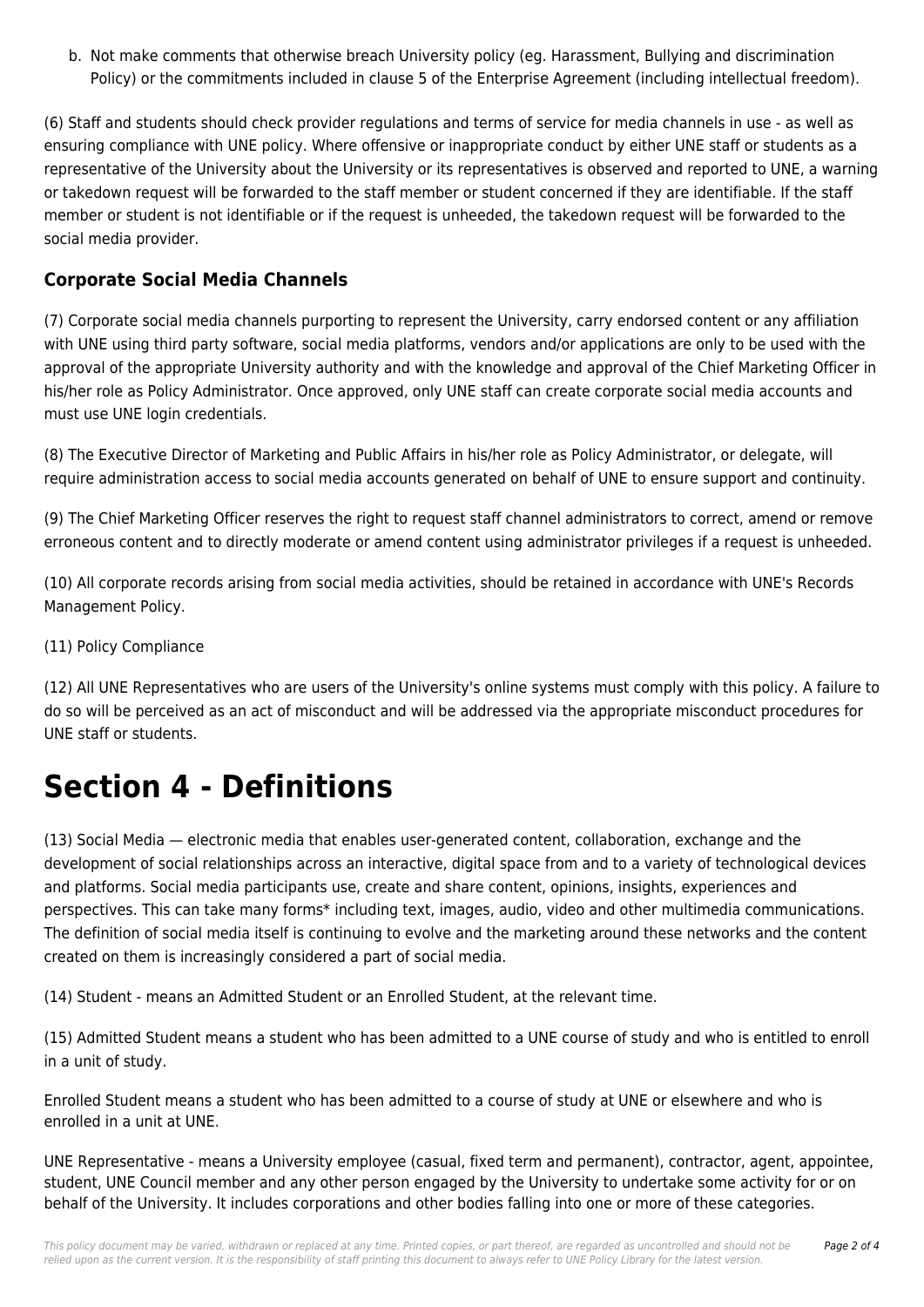University, corporate or institutional social media — is a work-related social media activity that is Faculty, School or administrative unit-based (e.g. Student Central) and is undertaken for the following purposes:

-academic (research, teaching and learning)

-student service and support

-business (including promotional activities)

-other University—related activities.

\*Examples of social media environments include (but are not limited to) networking sites (e.g. Facebook, MySpace, LinkedIn, Foursquare), video and photo sharing sites (e.g. YouTube, Flickr, Instagram, SlideShare), industry specific information sharing sites (e.g. ResearchGate, Academia.edu) bookmarking sites (e.g. Delicious, Pinterest) microblogging sites (e.g. Twitter, Yammer), blogs (including those hosted by UNE and personal blogs where the blogger is represented as an employee of the University), online forums and discussion groups and other websites allowing users and organisations to post information about the University using simple publishing tools (e.g. Moodle).